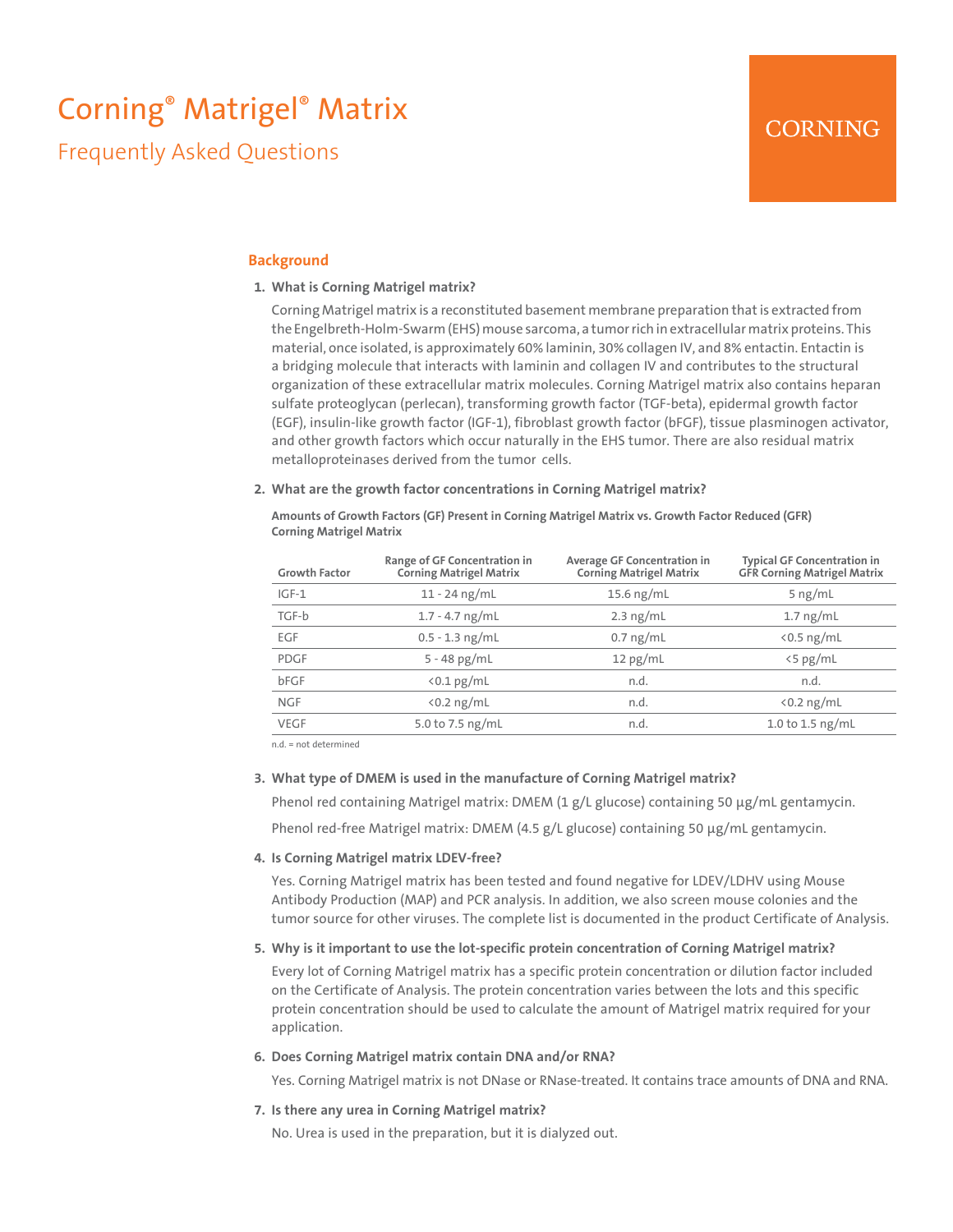#### **8. Does Corning® Matrigel® matrix contain fibronectin?**

Yes. We have found trace amounts of fibronectin in Corning Matrigel matrix (detectable by Western blot).

## **9. Does Corning Matrigel matrix contain vitronectin?**

Vitronectin could be present in trace amounts if blood was present in EHS tissue.

#### **10. What else is in Corning Matrigel matrix?**

Chloroform content (<0.02%) and undefined proteins/molecules derived from the tumor cells. For more information on Corning Matrigel matrix composition see Matrigel: a complex protein mixture required for optimal growth of cell culture Proteomics 10(9):1886-90 2010.

#### **11. Does the extraction process cause the laminin to be denatured?**

No. Laminin is in its native form; it is not denatured.

#### **12. What is the refractive index of Corning Matrigel matrix?**

The refractive index of Corning Matrigel matrix is 1.3406 to 1.3407 at 20°C and that of water is 1.333 at 20°C, so the relative refractive index is 1.0056.

#### **13. Does Corning Matrigel matrix have autofluorescence?**

Corning Matrigel matrix is a protein solution dialyzed into DMEM and gentamycin. The protein component does fluoresce, but the excitation is in the UV range. DMEM does contain substances such as vitamins that may interfere with the experiment. We recommend that you perform a control experiment to determine background fluorescence.

## **Thawing**

#### **14. Why is my Corning Matrigel matrix different colors?**

Color variations may occur in frozen or thawed vials of Corning Matrigel matrix ranging from straw yellow to dark red due to the interaction of carbon dioxide with the bicarbonate buffer and phenol red. Phenol red is bright yellow below -20°C or acidic pH, inactive between -20°C and 0°C, and is red at physiological pH and above 0°C. Variation in color is normal, does not affect product efficacy, and will disappear upon equilibration with  $5\%$  CO<sub>2</sub>.



#### **15. What is the normal appearance of thawed Corning Matrigel matrix?**

A range of red-pink colors is expected for thawed products that contain phenol red. The vialed material should be clear (phenol red-containing and phenol red-free). Standard concentration products should be free-flowing (not gelled). High Concentration (HC) products are viscous and not clear.

#### **16 How long does it take to thaw Corning Matrigel matrix?**

The product should be thawed overnight on ice in a 2°C to 8°C refrigerator (in the back), or cold room.

## **Handling**

#### **17. Do I really need to chill my pipet tips and tubes when using Corning Matrigel matrix?**

Yes. Since Corning Matrigel matrix will start to form a gel above 10°C, we recommend the use of pre-cooled pipets, tips, and tubes when handling Corning Matrigel matrix.

#### **18. Can Corning Matrigel matrix be stored at -70°C?**

Yes. Corning Matrigel matrix can be stored at -70°C but there are safety concerns regarding ultracold temperatures and glass vials. Matrigel matrix can be aliquoted and stored in polypropylene or other compatible tubes that can withstand -70°C.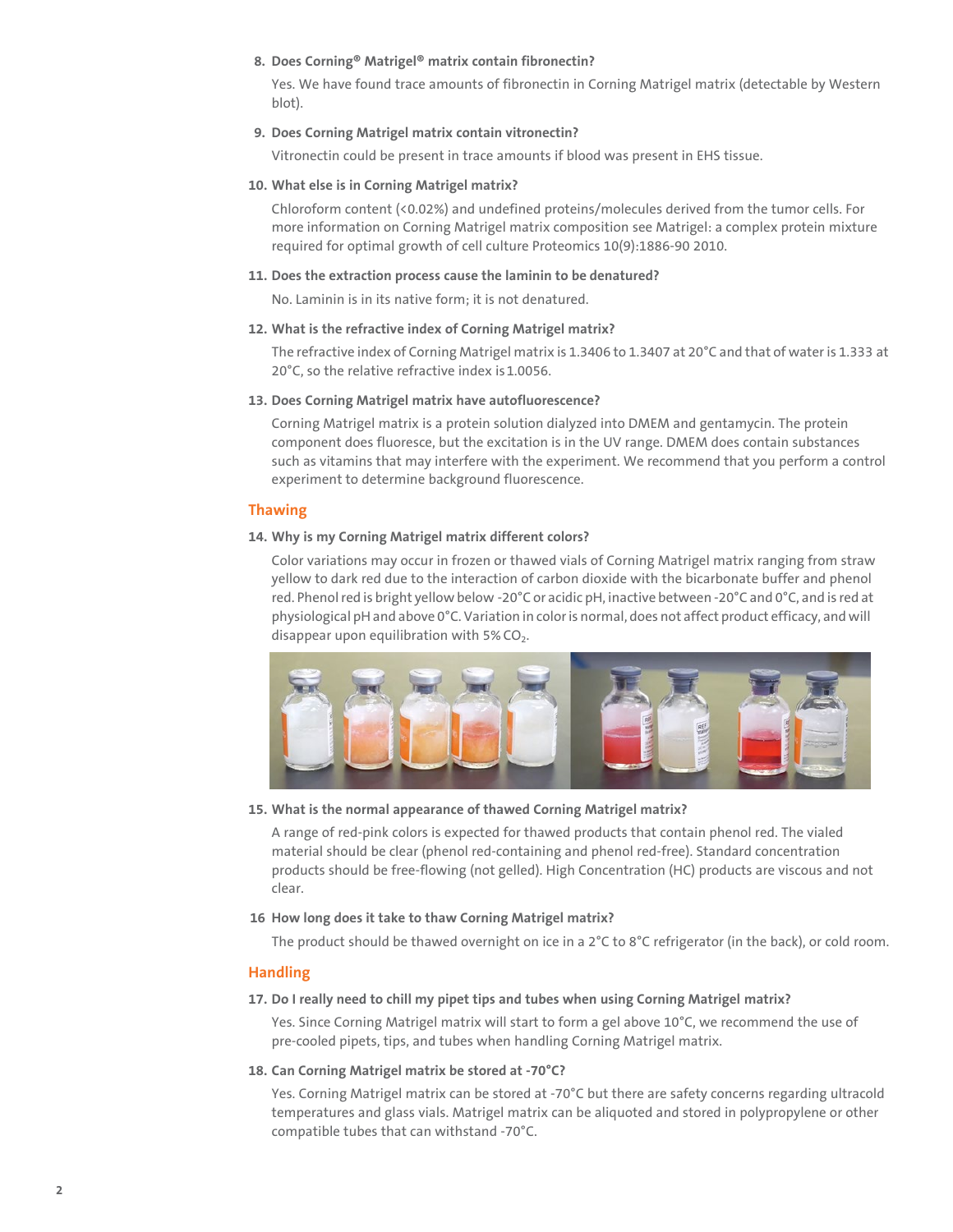#### **19. Why would I use phenol red-free Corning® Matrigel® matrix?**

Phenol red-free Corning Matrigel matrix is recommended for assays that require color detection. For example, it can be used with a fluorescent dye or Drabkin's reagent to quantify endothelial cell tubulogenesis *in vivo*. For endometrial cultures, you must use a phenol red-free medium.

Additionally, phenol red exhibits estrogenic effects. Phenol red bears a structural resemblance to some non-steroidal estrogens and has significant estrogenic activity. Moreover, it is a potential endocrinedisrupting compound that may have the capacity to interfere with the natural production and metabolism of hormones in the body of an experimental animal.

## **20. How long can I store a plate after it is coated with Corning Matrigel matrix?**

It is always better to use Corning Matrigel matrix-coated plates the same day, but it is applicationdependent. Coated plates can be stored in the incubator at 37°C for up to a week in serum-free media. Plates coated with Corning Matrigel hESC-qualified matrix should be stored at 4°C for up to a week in Matrigel coating solution.

## **21. How do you dilute Corning Matrigel matrix?**

Dilute Corning Matrigel matrix with ice-cold serum-free medium or phosphate-buffered saline (PBS), pH 7.4.

#### **22. How do I pipet my Corning Matrigel matrix?**

Use positive displacement pipets or syringes for accurate pipetting. Since Corning Matrigel matrix can stick to the inside and outside of warm pipets or syringes, the use of chilled pipets or syringes is strongly recommended.

- ◗ **Dispensing:** Do not go to the bottom of the vial. Do not "blow out" the pipet or tip.
- ◗ **For Pipets:** Dispense from 6 to 1 for 5 mL.
- ◗ **For Positive Displacement Pipets:** Depress to the second stop to aspirate. Depress to the first stop to dispense.

## **23. Why is my Corning Matrigel matrix so viscous?**

The higher the protein concentration the higher the viscosity. Concentrations over 13.0 mg/mL can be very thick. The Corning Matrigel matrix products will always exhibit extreme viscosity and will not become free-flowing until diluted. Matrigel matrix HC can be used undiluted with cells or for injection, or can be diluted to any protein range and used as any standard concentration Matrigel matrix product. The optimal protein concentration is application dependent.

It is important to store Corning Matrigel matrix in a "non-frost-free" freezer. If stored IMPROPERLY in a "frost-free" freezer, the product will be exposed to freeze-thaw cycles and may become "clumpy." Freeze-thaws should be minimized by aliquoting into one time use aliquots. If product is frozen while gelled, it could be irreversibly gelled upon thawing.

After thawing, the product should be held on ice.

#### **24. Why does Corning Matrigel matrix gel at 37°C, but becomes liquid at 4°C?**

Corning Matrigel matrix is a reconstituted basement membrane extracted from EHS mouse tumor. When the material is extracted from the tumor, it contains laminin, collagen IV, entactin, heparan sulfate proteoglycan, and growth factors that occur naturally in the EHS tumor. These proteins have multiple functional domains that interact with laminin, collagen IV, and heparin binding protein that contributes to the structural organization of the Matrigel matrix. Between 22°C to 37°C there is enough energy for the bonds to form and the Matrigel matrix gels. At 4°C there is not enough energy to form the bonds that would contribute to the structural organization of Matrigel matrix, so the Matrigel matrix liquefies or becomes a solution at this temperature.

#### **25. What is the lowest concentration of Corning Matrigel matrix that will form a gel?**

The optimal protein concentration is application-dependent. Determine the protein concentration range that works best for your application. Corning Matrigel matrix diluted to a concentration of 3 mg/mL will form a gel. Do not dilute by fold dilution; dilute to a specific concentration (mg/mL).

To prevent incomplete gel formation for *in vivo* applications, do not dilute Corning Matrigel matrix to a final concentration below 4 mg/mL.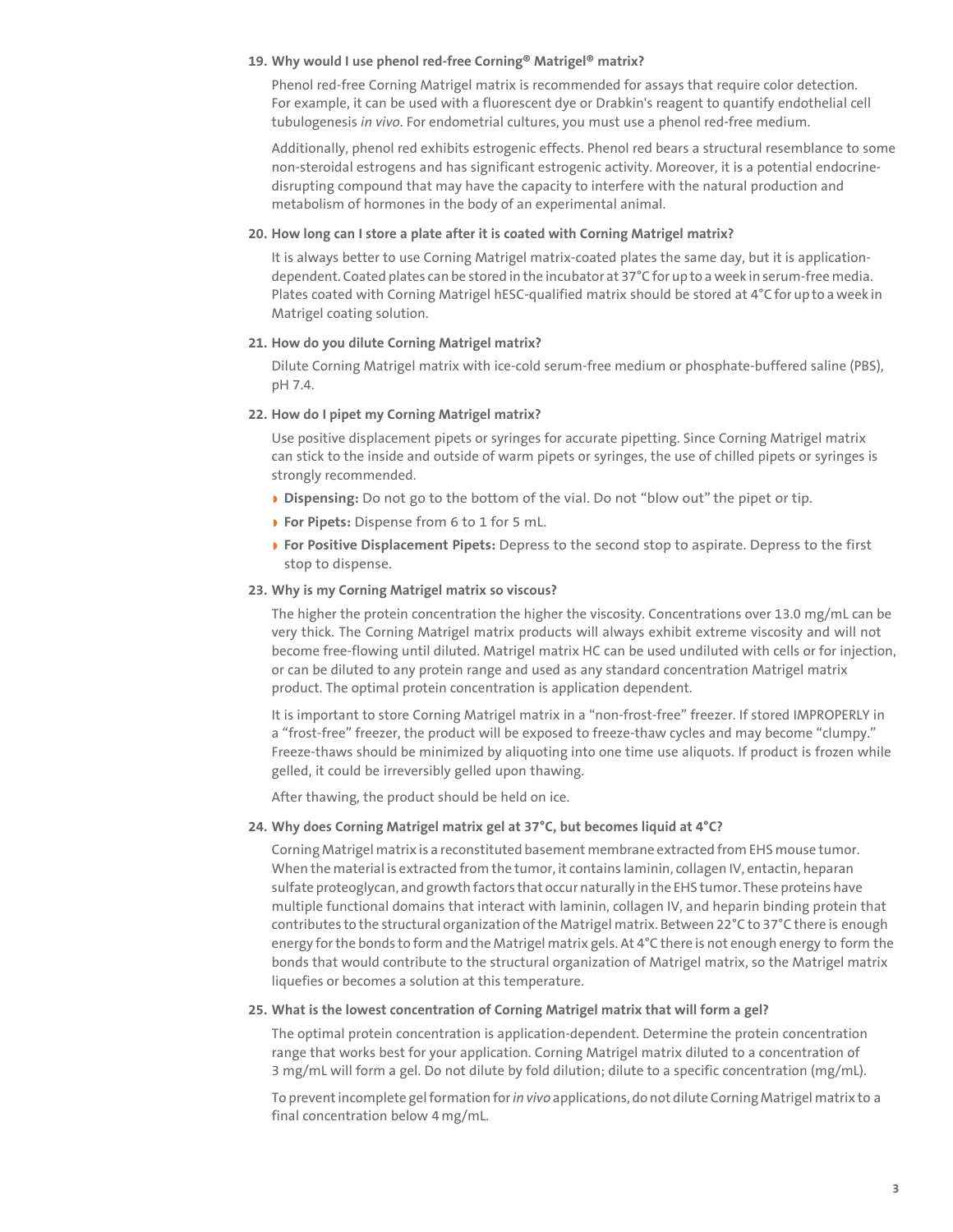## **26. My cells are not attaching; the gel is coming off the plate. What is wrong?**

Corning® Matrigel® matrix that is diluted to a very low concentration (e.g., less than 3 mg/mL) will form a weaker or more fragile gel and is more likely to detach from tissue culture plastic. Optimize cell seeding density as high seeding densities may impair gelation.

#### **27. Can Corning Matrigel matrix be used following multiple freeze-thaw cycles?**

We recommend that freeze-thaw cycles be limited. Aliquots should be made when the vial is initially thawed and then stored in a -20°C or -70°C freezer.

#### **28. Can I store undiluted Corning Matrigel matrix at 4°C after thawing/dilution?**

We do not recommend long-term storage of Corning Matrigel matrix at 4°C post-thaw/-dilution.

#### **29. What can I do about precipitated matter in undiluted Corning Matrigel matrix?**

Spin at a low speed at 4°C to pellet the precipitate prior to aliquoting the material.

#### **30. How much Corning Matrigel matrix do I use to coat a plate?**

**Recommended Volume of Corning Matrigel Matrix (µL/cm2 growth area)**

| <b>Thin Gel</b>     | <b>Thick Gel</b>     |  |  |
|---------------------|----------------------|--|--|
| 50                  | $150 - 200$          |  |  |
|                     |                      |  |  |
| Cultureware         | Growth area $(cm2)*$ |  |  |
| 6-well plate        | 9.6                  |  |  |
| 24-well plate       | 2.0                  |  |  |
| 96-well microplate  | 0.32                 |  |  |
| 35 mm x 10 mm dish  | 11.78                |  |  |
| 100 mm x 20 mm dish | 58.95                |  |  |

\* Growth area for some of the most commonly used cultureware is listed in this table. A complete

#### listing of culture vessel growth areas can be found at **[www.corning.com/lifesciences](http://www.corning.com/lifesciences)**.

## **31. How do I recover my cells from Corning Matrigel matrix? How do I choose between Corning Dispase and Corning Cell Recovery Solution?**

Corning Dispase or Corning Cell Recovery Solution is recommended for recovering cells cultured on Corning Matrigel matrix.

Corning Dispase will yield a single cell suspension more gently and effectively than trypsin, collagenase, or other proteolytic enzymes, as it will not damage cells or cleave cell surface proteins. Therefore, Dispase will not harm cells that are harvested for subcultivation or bioassays. In addition, Dispase may be used for tissue dissociation.

Corning Cell Recovery Solution is recommended for metabolism experiments and RNA recovery. This reagent enables cell recovery using anon-enzymatic procedure at 4°C. Since RNA is present in Coming Matrigel matrix, a negative control sample (Corning Matrigel matrix incubated in the absence of cells) should be included when performing RNA analysis.

Other alternative possibilities to recover cells from Corning Matrigel matrix include:

- ◗ Lowering the temperature between 4°C to 8°C to depolymerize the Matrigel matrix. This takes time and is not suitable for all applications.
- ◗ Centrifugation to disrupt the Matrigel matrix.

#### **Applications**

#### **32. What coating concentration should I use to study endothelial tube formation?**

For endothelial tube formation, the Corning Matrigel matrix concentration should be at least 10 mg/mL. For a 24-well plate coating, we recommend 0.289 mL of chilled Matrigel matrix (10 mg/mL) per well.

**33. How much Corning Matrigel matrix do I need for coating cultureware for an invasion assay?**

For coating a 24-well insert plate format, we recommend 0.1 mL (200 to 300 μg/mL) of Corning Matrigel matrix (Cat. No. 354234 or 354230) per insert.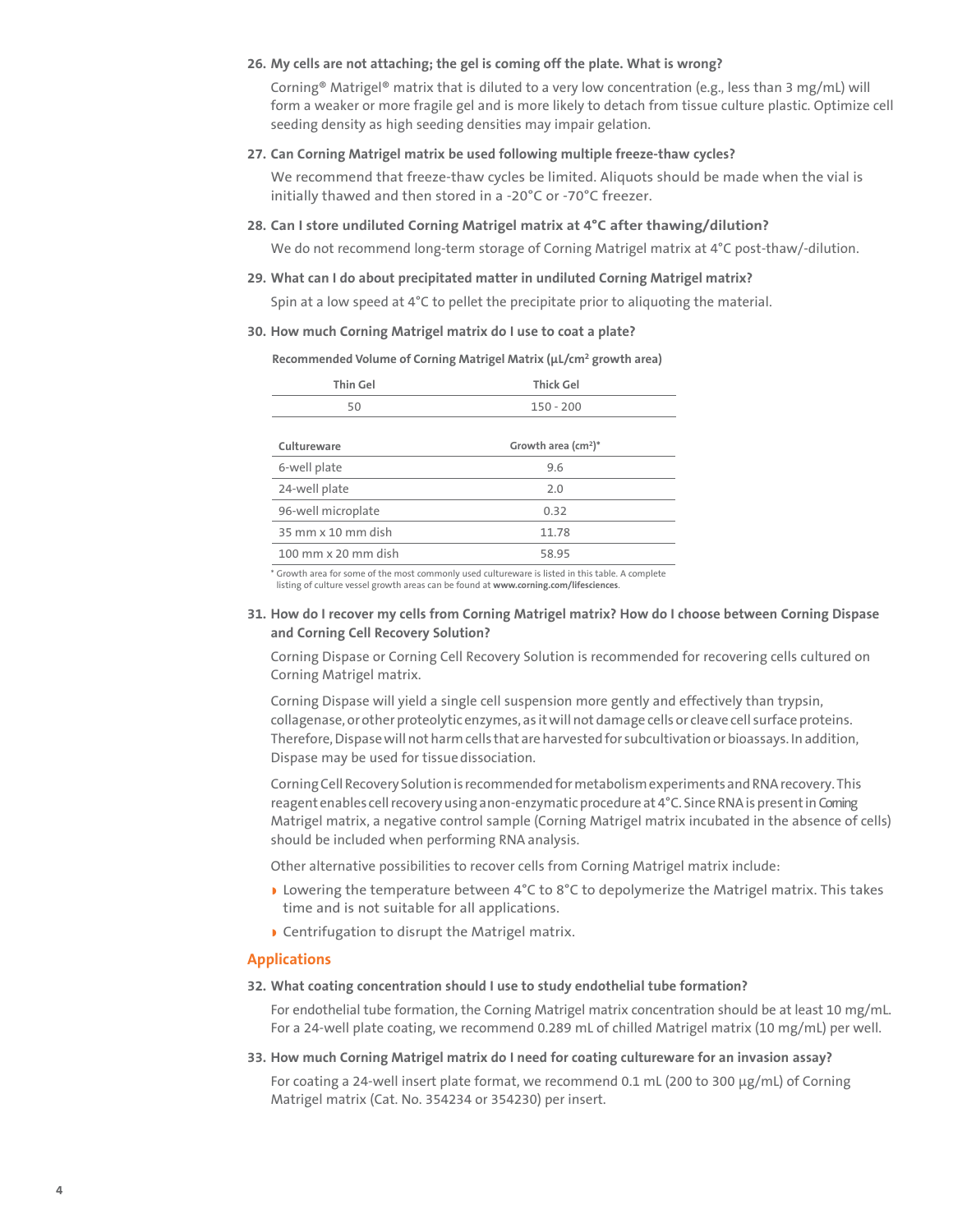## **34.Do all types of Corning® Matrigel® matrix support hESC culture?**

Not always. Corning offers hESC-qualified Corning Matrigel matrix (Cat. No. 354277) which is QC tested for hESC maintenance to ensure consistency, reproducibility, and reliability in performance. This product has been qualified for use with STEMCELL Technologies' mTeSR™1 medium. Human embryonic stem cells were grown in mTeSR1 medium on Corning Matrigel hESC-qualified matrix-coated plates for five passages and remained undifferentiated by standard morphology and surface marker expression.

In addition, Corning BioCoat™ Matrigel 6-well plates (Cat. No. 354671) are ready to use, and Corning offers lot-to-lot consistency for culturing human ES cells while maintaining their ability for selfrenewal and pluripotency.

While non-hESC-qualified Corning Matrigel matrix may work for this application, the results may vary when the product is not qualified for use with hES cells.

#### **35. Does Corning Matrigel matrix induce differentiation of ES/iPS cells?**

It depends on the concentration and the media used, Corning Matrigel matrix at the proper concentrations with the proper media can maintain the proliferative phenotype and prevent differentiation of stem cells. Corning Matrigel matrix can also be used to induce differentiation.

#### **36. How do you use Corning Matrigel matrix for 3D culture?**

3D culture can be achieved using a thick gel of Matrigel matrix to culture cells on top (overlay method) or embedded within the gel. Other thick gel Matrigel matrix culture methods include 3D dome or sandwich techniques commonly used for organoid culture.

## **37. What is the difference between embedded method vs. sandwich method vs. dome formation methods?**

Embedded culture involves cells being mixed directly with Corning Matrigel matrix for organoid culture prior to dispensing, it results in a single thick layer of Matrigel matrix with cells.

The sandwich method requires a layer of Matrigel matrix to be dispensed into the cultureware and polymerized prior to adding cells in media containing a dilute concentration of Matrigel matrix. This method results in cells that sit on top of the Matrigel matrix and are in a narrower focal plane, making this method ideal for imaging applications.

Dome formation method involves formation of droplets of cell suspension containing Matrigel matrix for organoid culture on a TC-treated surface. This method is typically used for organoid culture protocols.

Please refer to the respective Corning Matrigel Matrix for Organoid Culture Guidelines for Use (Corning SPC-356255-G) at **www.corning.com/lifesciences** for helpful information on each method.

#### **38. When can we use thin gel, thick gel, or a 3D culture method using Corning Matrigel matrix?**

Thin gel is typically used for cell attachment and proliferation applications. For applications such as propagation of primary cells that only need a protein layer and not a protein matrix, the thin layer (thin gel) method should be used.

Thick gel is used for 3D cell culture applications such as the differentiation of rat aorta tissue into capillary-like structures (Ring Assay), or cell invasion assays.

For applications where 3D-like environment is desired to study cell-cell interactions or complex tissuelike structures such as organoid culture and differentiation studies, a 3D culture method should be used.

Please refer to the Corning Matrigel Matrix for Organoid Culture Guidelines for Use (Corning SPC-356255-G).

#### **39. Do all types of Corning Matrigel matrix support organoid culture?**

Not always. While other Corning Matrigel matrix products can work for this application, the results may vary. Corning Matrigel matrix for organoid culture provides a consistent and reliable platform for the culture of organoids. It has been verified to support mouse intestinal organoid growth for more than 7 passages with typical budding morphology and marker expression (see Corning App Note CLS-AN-542). It has also been verified to support polarized 3D structures of primary human airway epithelial cells expressing typical markers (see Corning App Note CLS-AN-534). Additionally, each lot is measured for its elastic modulus indicative of gel stiffness and is qualified to form stable "3D domes" commonly used in organoid culture protocols.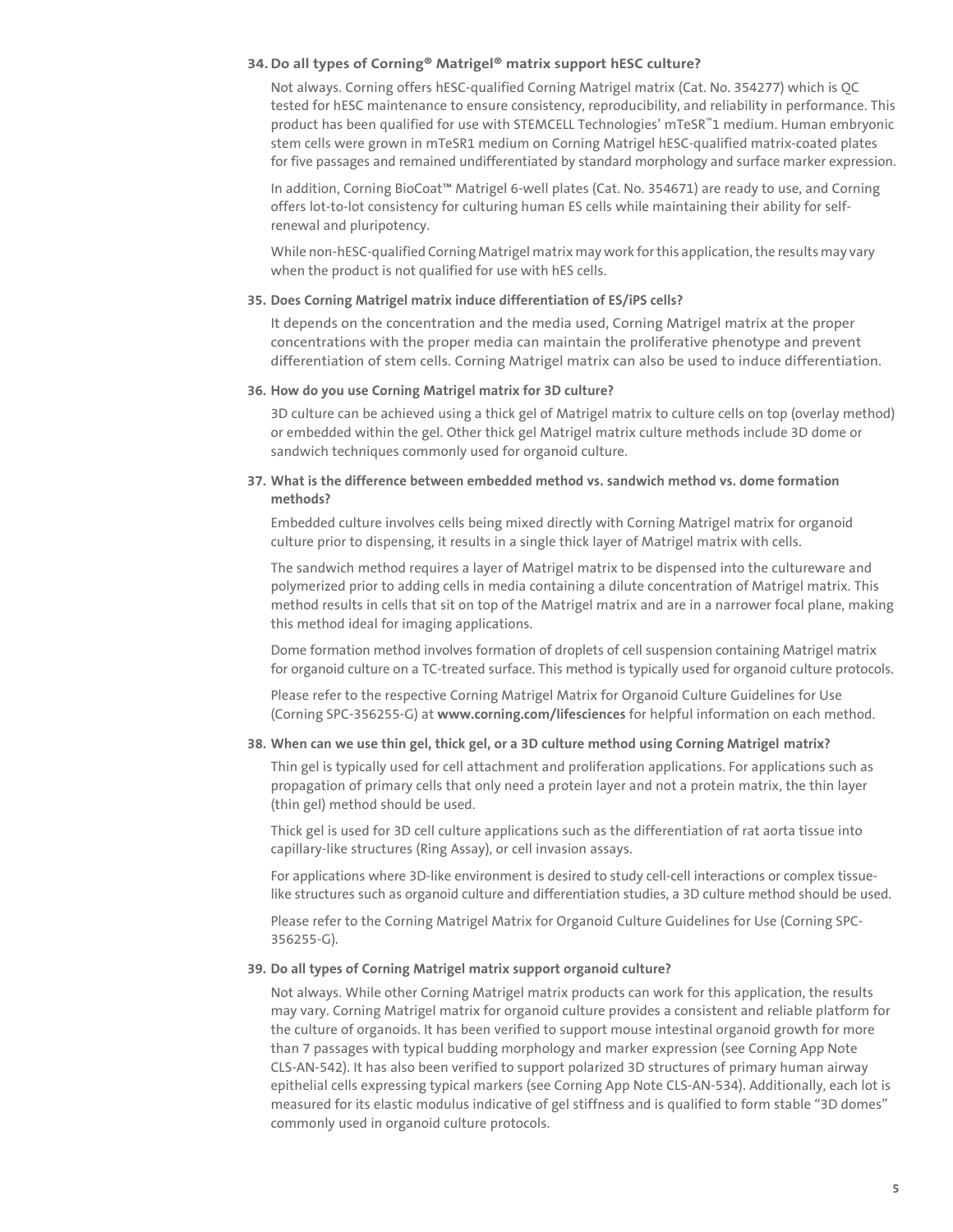## **40. Can you describe the dome formation and maintenance assay mentioned on the Corning® Matrigel® matrix for organoid culture Certificate of Analysis?**

Each lot of Corning Matrigel matrix for organoid culture is tested for its ability to form and maintain droplets (domes) on a pre-incubated TC-treated 24-well surface (Cat. No. 3524 or 3526). The 50 µL droplets are formed with Corning Matrigel matrix for organoid culture (diluted to 7 mg/mL with DMEM), allowed to polymerize and subsequently 750 µL of DMEM is added to each well. These droplets are maintained for a period of 7 days in a humidified incubator at 37°C.

## **41. Do plate type, manufacturer, surface, and conditioning influence the formation and maintenance of the domes during organoid culture?**

Yes, for organoid protocols that require dome formation, factors such as plate type and plate preincubation are important parameters. We recommend using TC-treated plates (Corning 24-well plates, Cat. No. 3524 or 3526) and pre-incubation in a humidified incubator overnight for dome formation. Use inside wells for best success.

## **42. What can I do to minimize breaking the domes while I transport the plate to the incubator?**

We recommend placing the plate on a heated platform (Corning LSE™ Digital dry bath heater, dual block [Cat. No. 6885-DB] with a Corning LSE Dual block only, 96-well microplate, or 4 slides [Cat. No. 480131]) during dome formation. The heated platform would ensure that the plate is uniformly heated and would allow the Corning Matrigel matrix droplet to polymerize before transporting the plate to the incubator. Avoid any sudden movements during plate transportation and placement in the incubator.

## **43. Can I add cold medium to the well containing the Corning Matrigel matrix dome?**

Please use room temperature medium after the Matrigel matrix for organoid culture dome droplet has polymerized to avoid disrupting the Corning Matrigel matrix dome.

## **44. Do any reagents impact Corning Matrigel matrix polymerization during dome formation and maintenance?**

Certain reagents used for cell dissociation can disrupt the polymerization of Matrigel matrix for organoid culture. It is imperative to adequately wash the cells/clumps/fragments before adding Matrigel matrix for organoid culture to cell/organoid suspension.

## **45. What is elastic modulus?**

Elastic modulus is a measure of the response of a material when a mechanical force (e.g., shear force or tensile force) is applied to it<sup>1</sup>. For example, a stiffer material has a higher elastic modulus and changes its shape only slightly, whereas a flexible material has a lower elastic modulus.

## **46. Why is elastic modulus (material stiffness) important for organoid culture?**

Researchers have reported that mechanical rigidity of a matrix, to which cells adhere, plays a significant role in organoid formation and expansion, because cells are able to sense and respond to changes in their mechanical environment<sup>2</sup>. For instance, stiffness of cell adherent matrix can modulate cardiomyogenic and endothelial differentiation of embryoid bodies, and further tailor the internal structure of cardiovascular organoids<sup>3</sup>. Soft hydrogels enhance the formation of kidney organoids4; mechanical as well as biochemical properties of the matrix are important for epithelial organoid expansion<sup>5,6</sup>.

## **47. How do you measure the elastic modulus of Corning Matrigel matrix for organoid culture?**

Elastic modulus values of Matrigel matrix are dependent on the type of instrument used and the method used for measurement. Elastic modulus for each lot of Corning Matrigel matrix for organoid culture is measured by single frequency oscillatory measurements using a parallel plate rotational rheometer using a proprietary method. The plateau of the elastic component of the shear modulus (G') is reported as the elastic modulus in Pascals. The elastic modulus is measured for gelled undiluted Matrigel matrix for organoid culture.

## **48. How does the elastic modulus of Corning Matrigel matrix for organoid culture compare to that for other Corning Matrigel matrix products?**

Currently, elastic modulus is only reported for Corning Matrigel matrix for organoid culture. Data shows of the effect of protein concentration on the elastic moduli of Corning high concentration Matrigel matrix and Collagen I gels using a rotational rheometer (see Corning App Note CLS-AC-AN-449).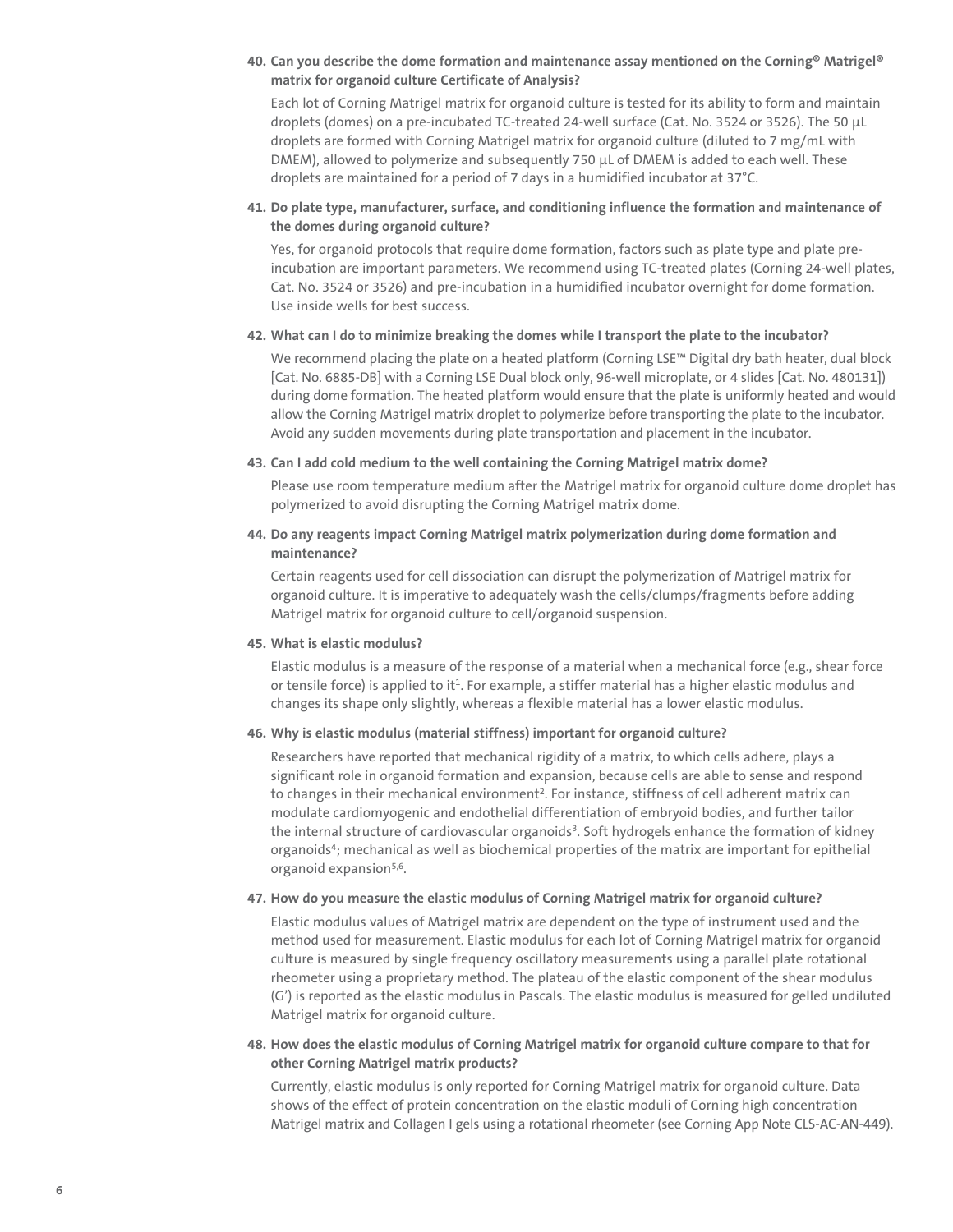## **49. What types of applications require Corning® Matrigel® matrix HC?**

Corning Matrigel matrix, high concentration (HC) is suited for *in vivo* applications where a high protein concentration augments growth of tumors. The high protein concentration also allows the Matrigel matrix plug to maintain its integrity after subcutaneous injection into mice. This keeps the injected tumor cells and/or angiogenic compounds localized for *in situ* analysis and/or future excision.

## **50. How long will a Corning Matrigel matrix plug last** *in vivo***?**

A Corning Matrigel matrix plug will last for at least one week *in vivo*.

**51. How can I fix cells in Corning Matrigel matrix for applications requiring sectioning for subsequent immunohistochemical or immunofluorescence experiments? How can I avoid Corning Matrigel matrix depolymerization after fixation?**

We recommend fixing cells growing in Corning Matrigel matrix with 2% paraformaldehyde. In some cases, Matrigel matrix tends to depolymerize after fixation. Adding 1% glutaraldehyde to the Matrigel matrix can prevent depolymerization.

Glutaraldehyde is a fixative for electron microscopy and tends to generate significant background auto-fluorescence. We recommend adding a quenching step utilizing NaBH<sub>4</sub> after fixation (for  $immunofluorescence assays$ ). Since  $NabH_4$  generates air bubbles in the process, this step should be performed on the bench without any shaking to minimize bubble formation. You could also try a lower concentration of glutaraldehyde (0.1% to 0.5%) to minimize depolymerization. The use of less glutaraldehyde may produce less background fluorescence.

| <b>Corning Matrigel Matrix</b>                  | <b>Type</b>                                 | Corning<br>Cat. No. | <b>Size</b>                  | <b>Applications</b>                                                                                                                    |
|-------------------------------------------------|---------------------------------------------|---------------------|------------------------------|----------------------------------------------------------------------------------------------------------------------------------------|
| Standard                                        | Phenol red                                  | 356234              | 5 mL                         | General cell culture <sup>a</sup>                                                                                                      |
| <b>Corning Matrigel Matrix</b>                  |                                             | 354234              | 10 <sub>ml</sub>             |                                                                                                                                        |
|                                                 |                                             | 356235              | 50 mL (5 x 10 mL)            |                                                                                                                                        |
|                                                 |                                             | 356232              | 25 mL (5 x 5 mL)             |                                                                                                                                        |
|                                                 |                                             | 356254              | 100 mL (10 x 10 mL)          |                                                                                                                                        |
|                                                 | Phenol red-free <sup>b</sup>                | 356237              | $10 \mathrm{m}$              | General cell culture: Assays<br>that require color detection<br>(e.g., fluorescence)                                                   |
|                                                 | Growth Factor<br>Reduced (GFR) <sup>c</sup> | 356230              | 5 mL                         | General cell culture: The GFR<br>product is useful for applications<br>that benefit from a more highly<br>defined basement preparation |
|                                                 |                                             | 354230              | 10 <sub>ml</sub>             |                                                                                                                                        |
|                                                 |                                             | 356252              | 50 mL (5 x 10 mL)            |                                                                                                                                        |
|                                                 |                                             | 356253              | 100 mL (10 x 10 mL)          |                                                                                                                                        |
|                                                 | GFR, phenol red-<br>free                    | 356231              | 10 <sub>ml</sub>             | General cell culture                                                                                                                   |
|                                                 |                                             | 356238              | 50 mL (5 x 10 mL)            |                                                                                                                                        |
|                                                 |                                             | 356239              | $100$ mL $(10 \times 10$ mL) |                                                                                                                                        |
| <b>High Concentration</b>                       | Phenol red                                  | 354248              | $10 \mathrm{m}$              | In vivo applications: Tumor<br>formation, Corning Matrigel<br>matrix plug assay, angiogenesis,<br>general cell culture                 |
| Corning Matrigel Matrix <sup>d</sup>            | Phenol red-free                             | 354262              | 10 <sub>ml</sub>             |                                                                                                                                        |
|                                                 | GFR, phenol red                             | 354263              | $10 \mathrm{m}$              |                                                                                                                                        |
| hESC-qualified                                  | Phenol-red                                  | 354277              | 5 mL                         | hESC culture, hiPSC culture                                                                                                            |
| <b>Corning Matrigel Matrix</b>                  |                                             | 356277              | 25 mL (5 x 5 mL)             |                                                                                                                                        |
|                                                 |                                             | 356278              | 50 mL (10 x 5 mL)            |                                                                                                                                        |
| Corning Matrigel Matrix<br>for Organoid Culture | Phenol red-free                             | 356255              | $10 \mathrm{m}$              | Organoid culture and<br>differentiation                                                                                                |

## **Corning Matrigel Matrix Products and their Applications**

*<sup>a</sup>*General cell culture: Examples include 2D and 3D cultures, angiogenesis, and cell invasion assays. Standard concentration Corning Matrigel matrix products can also be used *in vivo* depending on the required protein concentration.

*<sup>b</sup>* Phenol red-free: Examples include *in vivo* angiogenesis assays when using fluorescent dye or Drabkin's reagent to quantify vessel formation.

*<sup>c</sup>* GFR: Examples include signaling related studies, elucidating the role of growth factors, and gene expression studies.

*<sup>d</sup>* Corning Matrigel matrix HC: The HC formulation can also be used as an alternative to standard Corning Matrigel matrix when diluted to an appropriate concentration.